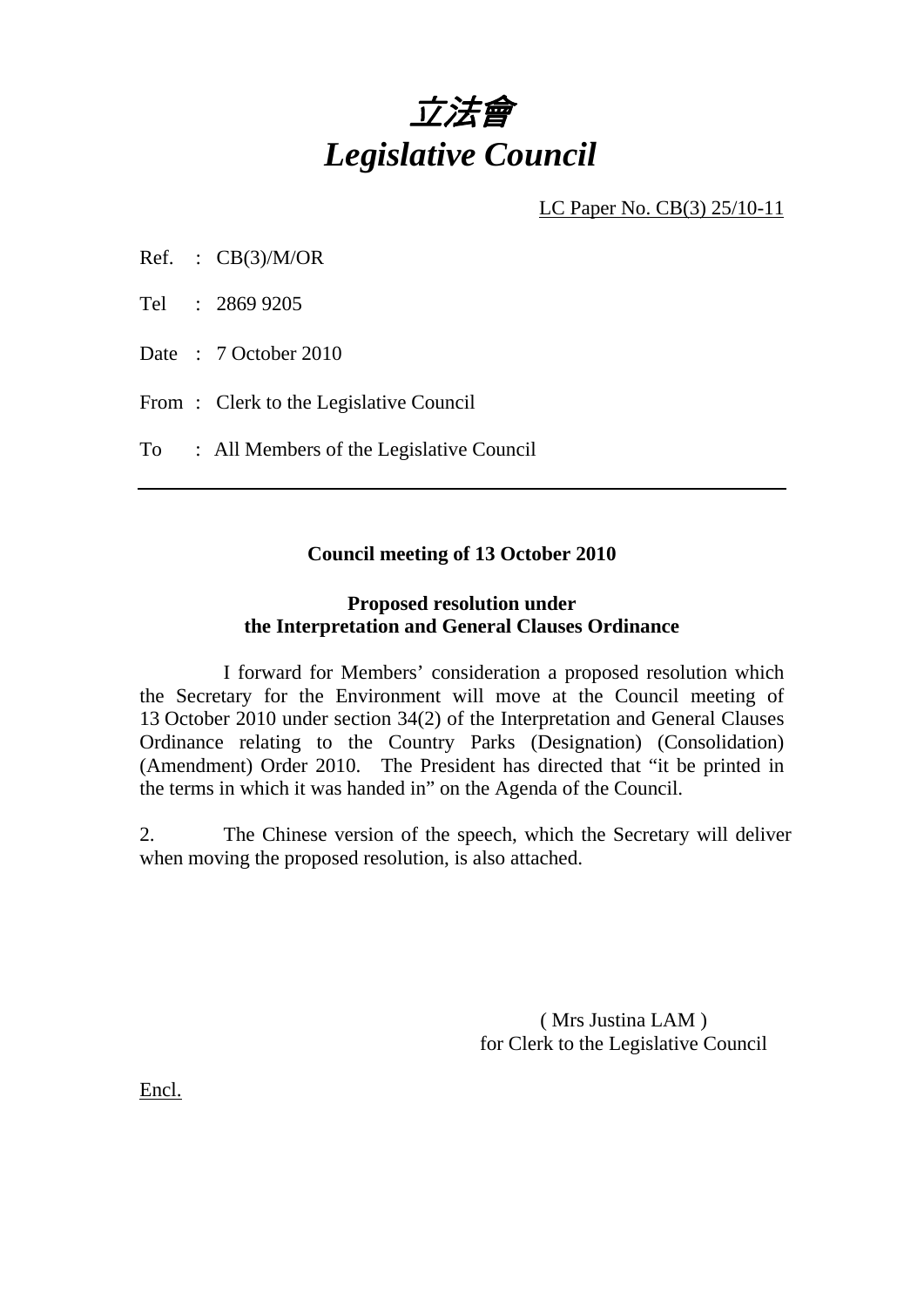## **Interpretation and General Clauses Ordinance**

#### **Resolution**

(Under section 34(2) of the Interpretation and General Clauses Ordinance  $(Cap. 1)$ 

## **Country Parks (Designation) (Consolidation) (Amendment) Order 2010**

**Resolved** that the Country Parks (Designation) (Consolidation) (Amendment) Order 2010, published in the Gazette as Legal Notice No. 72 of 2010 and laid on the table of the Legislative Council on 9 June 2010, be amended as set out in the Schedule.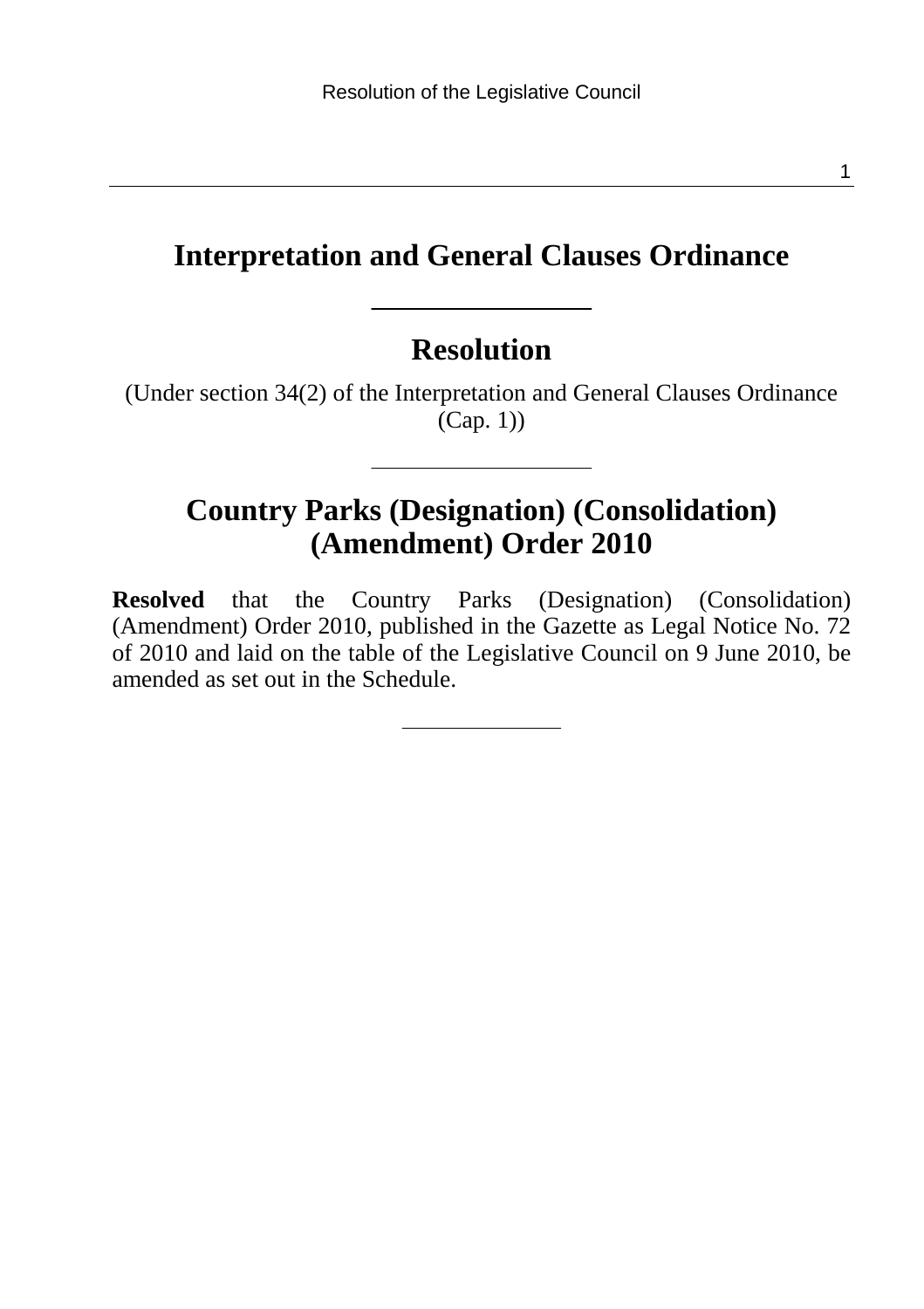## **Schedule**

## **Amendment to Country Parks (Designation) (Consolidation) (Amendment) Order 2010**

## **1. Section 1 amended**

Section 1—

#### **Repeal**

"1 November 2010"

### **Substitute**

"1 January 2012".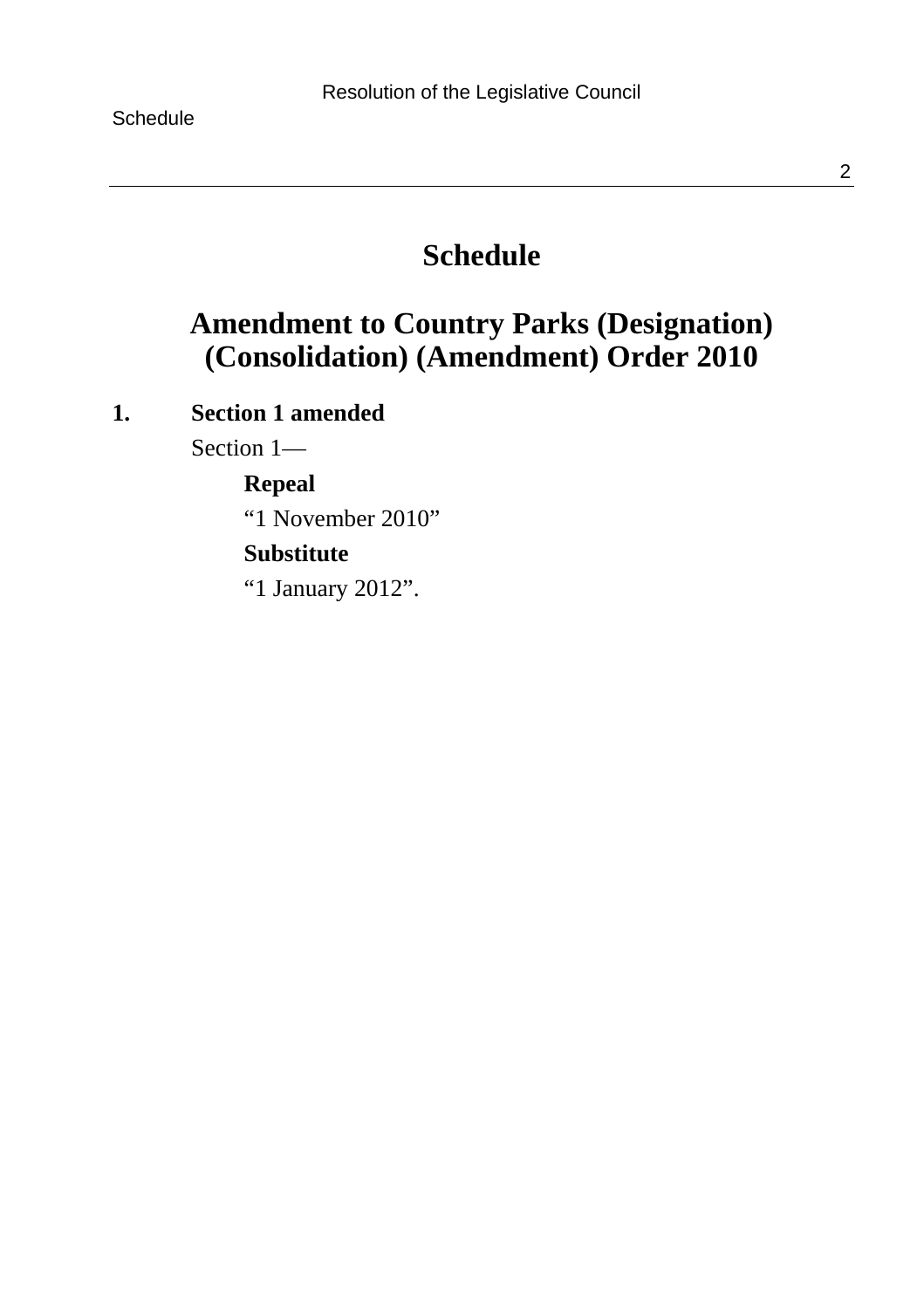## 二零一零年十月十三日立法會會議

# 環境局局長就根據《釋義及通則條例》的決議案動議 修訂《**2010** 年郊野公園**(**指定**)(**綜合**)(**修訂**)**令》 發言稿**(**草擬本**)**

主席:

我動議通過以我名義提出的決議案,修訂《2010年 郊野公園(指定)(綜合)(修訂)令》,建議修訂的詳情已載於 給各位議員的議程內。

社會對繼續妥善處理和優化香港的固體廢物處理的 方向有明確共識。香港每天產生 18,000 公噸的都市固體廢 物,當中約有一半被回收,其餘的 9,000 公噸將近全數落入 堆填區。在寸金尺土的香港,這樣單一的廢物處理方式,必 須改變。此外,繼續妥善處理香港的都市固體廢物,對維持 香港的生活質素,確保香港作為國際先進城市的地位,尤其 重要。

面對三個策略性堆填區自 2013 年起將陸續爆滿的 情況,我們必須及早籌謀,為今日和未來香港的廢物處理作 好充份和全面的準備。唯有如此,才能避免香港長遠要面對 城市廢物亂置,又或因個別堆填區爆滿,以致數以千計架次 的垃圾車需跨區運載垃圾,而加劇對路面交通的壓力,並增 加汽車廢氣排放和噪音。

政府已着手興建大型污泥處理設施,預計於 2013 年投入運作,最終可處理每日達 2,000 公噸的污泥。此外, 我們亦會於數月內完成就集垃圾分類、焚化和轉廢為能的功 能於一身的綜合固體廢物處理設施的環評報告,以確定選 址。該設施預期最早於 2016 年落成,每日可處理達 3,000 公噸的都市固體廢物。這些設施將有關廢物的體積達至原有 的十分之一,所餘的灰燼,亦沒有一般都市固體廢物的清潔 和氣味問題。

我們正著手擴展這三個堆填區,以提供足夠的容量應付

1